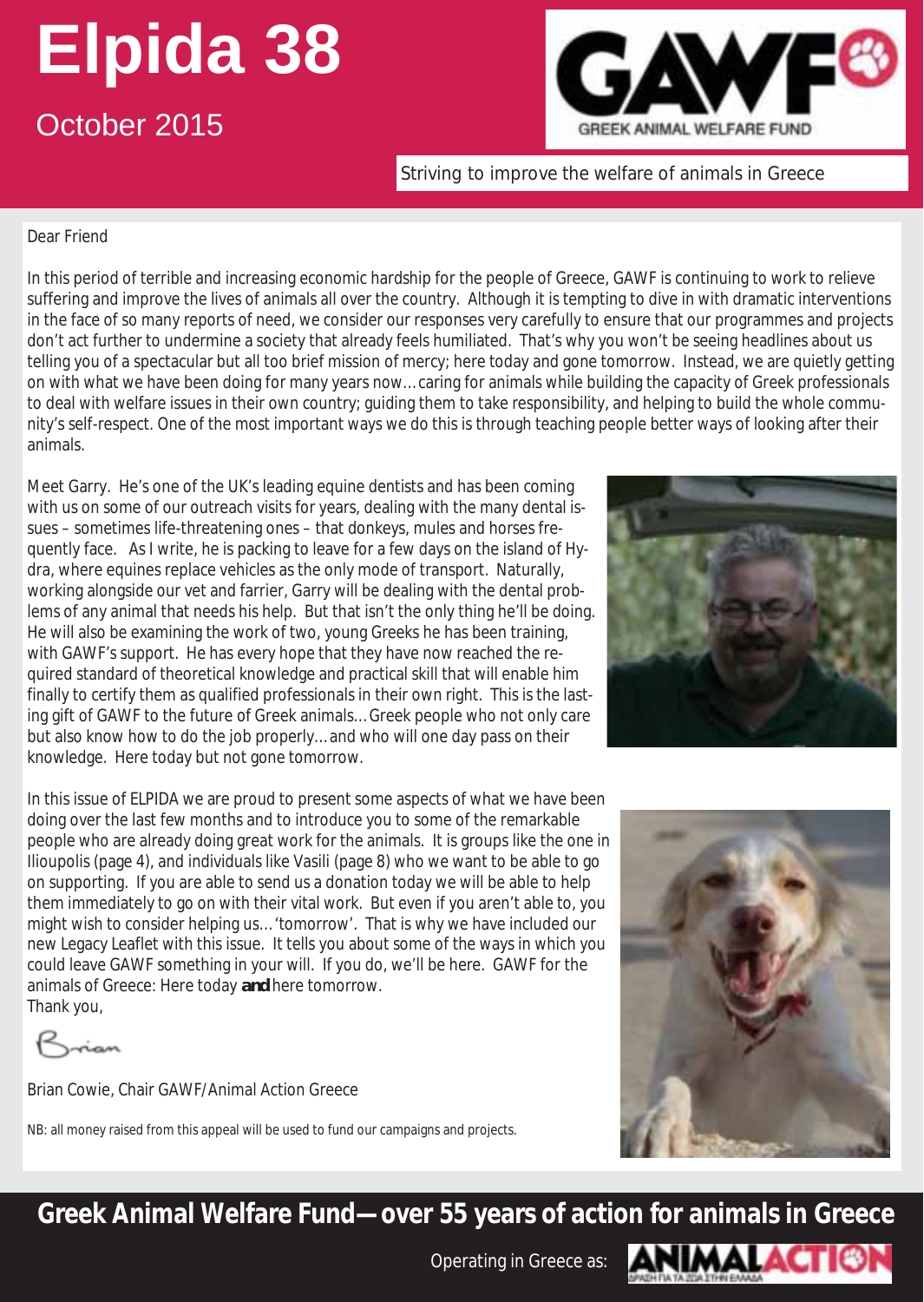# **Welcome to Elpida 38**

### **Farewell Amalia...welcome Daphne**

We are bidding a fond farewell to former CEO Amalia Sotirhou and extending a warm welcome to Daphne Mavrogiorgos.

We would like to share this letter from Amalia:

*Dear friends,* 

*I've worked for GAWF/Animal Action for 5 years but with regret, this experience, which has been one of the best professionally and personally must come to an end.* 

*I had the privilege to lead one of the largest animal welfare groups in Greece and to work towards improving the life of all animals in Greece. It was a privilege to join an organisation that has been fighting since 1959 to achieve this vision and a personal honour to be part of this team.* 

*Each end signifies a new beginning and as I start a new chapter in my life, I look forward to seeing GAWF go from strength to strength. Thank you all for your help, support and cooperation with our campaigns and for all of the hard work you do for animals in Greece. Amalia Sotirhou* 

We are very pleased to welcome our new Chief Executive Officer. Daphne Mavrogiorgos was born in Athens in 1977. She holds a BSc in Biology from the University of Massachussetts and an MSc in Geography-Environmental Change & Management from Queen Mary & Westfield College, London. She is an avid mountaineer and has had a strong presence in the Greek and European non-profit, nature conservation sector for many years, coordinating projects and policy. Her adopted stray dog Throubi is very proud of her taking on her new role as Animal Action/ GAWF CEO. Daphne will be based in our Athens office.





### **Windie's story**

We received an urgent call from Wind - a leading telephone company in Greece that sponsors our neutering programme for strays in Athens – informing us that a kitten was trapped in their basement parking lot.

We asked our contact Athina, who lives in the area, for immediate help. Athina said later, "this was the easiest rescue ever, the guard was able to pick the little kitten up from the floor and she instantly started purring" - probably from the combination of stress and the relief of being rescued from her frightening situation by Athina, who has a certain way with cats!

Lucky little Windie, as she is now known, is currently living with Athina and we are covering all of her expenses while a permanent home is sought.



**Greek Animal Welfare Fund—over 55 years of action for animals in Greece** 

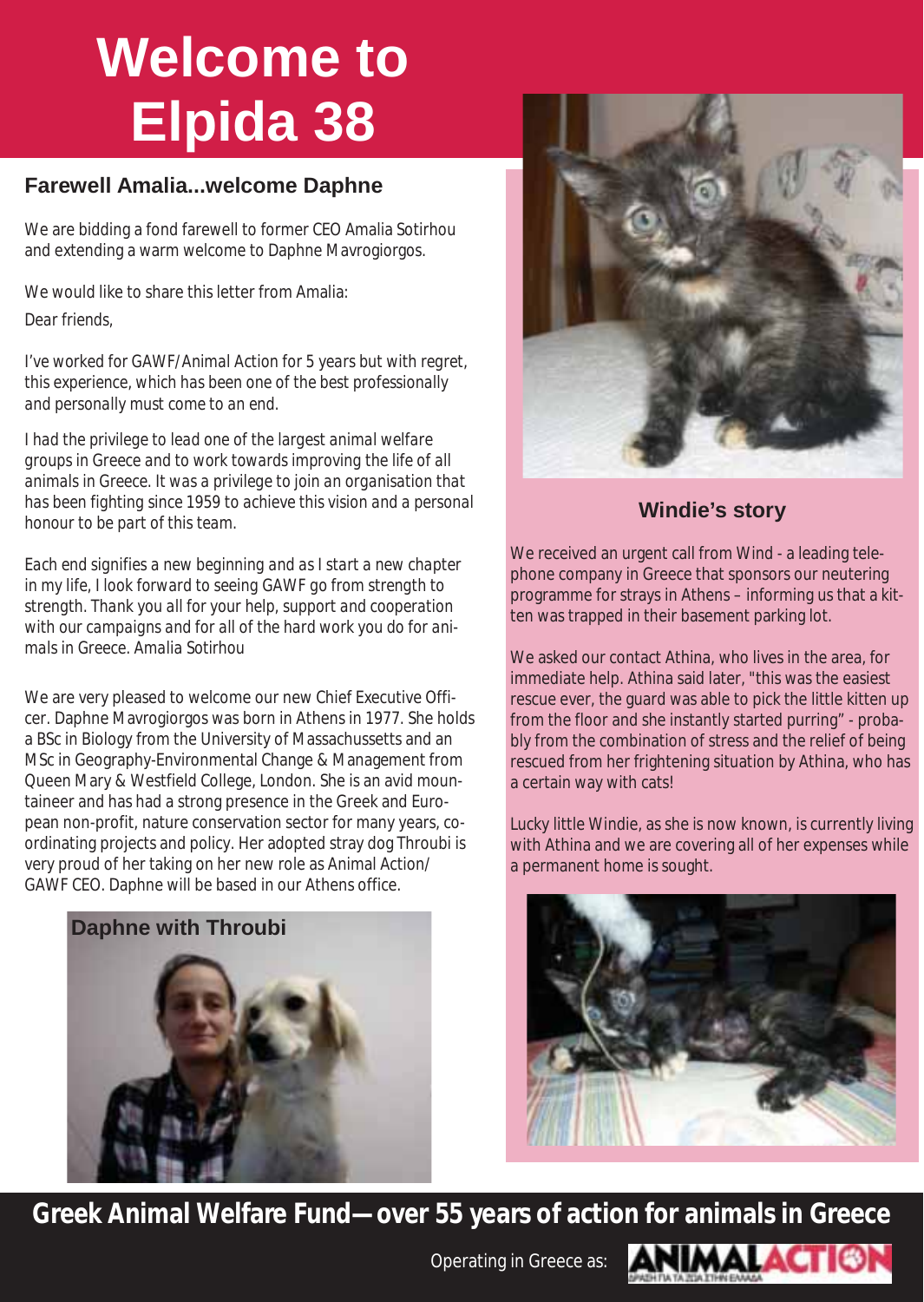# **Neutering Update**



From the  $1<sup>st</sup>$  of April to the  $15<sup>th</sup>$  of May, GAWF/Animal Action neutered a massive 200 stray cats with the funds we received from Animal Friends Insurance.

A total of 115 volunteers participated in this successful programme and helped by driving the stray cats to the vets we work with all over Athens. We would like to thank them all for their help - together we have changed lives! We hope we will soon have more positive news to report from another

mass neutering programme and will of course report this in the next issue of Elpida. Grateful thanks go to Animal Friends Insurance for their continued support.

In addition to the mass neutering in Athens, we've been working with groups and individuals to help them tackle animal welfare problems in their areas. Here's just some of the work we've done:

- 12 dogs and 16 cats were neutered in Lefkada in **March**
- 29 bitches and 10 female cats were neutered in Chalkidiki in July
- We paid for 10 cats to be neutered for a lady who is currently unemployed and unable to fund the operations herself, in Athens in June
- 37 bitches, 14 male dogs and 37 cats have been neutered in Fyli , Athens and we have plans to continue our focus in this deprived area

#### **GAWF's veterinary team**



- We paid for 6 stray female dogs who are being fed daily by a volunteer in Mandra, Attiki to be neutered (May-July)
- We paid for 5 cats from Flisvos cats, a cat welfare group in Faliro, Athens to be neutered (May)
- We paid for a life-saving surgery on a stray cat with advanced ear cancer in Ierapetra, Crete (June)
- We paid for 15 cats and 15 dogs from the Nea Filadelfia shelter, Athens to be neutered (May-July)
- We paid for a stray bitch from Korinth to be neutered in June
- We paid for 4 bitches from Chalandri, Athens to be neutered (June-July)
- We have committed to neuter 5 cats per month in Neo Faliro with the aid of local volunteers

### **Brian Sewell**

It was with great sadness that we heard of the death of one of our regular supporters – the art critic Brian Sewell. Mr. Sewell was well known for his wit and humour and was a passionate advocate for animal welfare. Each year, a generous cheque would arrive from Mr. Sewell and in one of his letters to our office he wrote 'I last had a holiday in Greece in 1975. Appalled by the widespread distress of animals, I have never felt able to return. I immediately became a supporter of GAWF'.

We, and many others are deeply grateful for his unwavering support and we send our condolences to his friends and family.

**Greek Animal Welfare Fund—over 55 years of action for animals in Greece** 

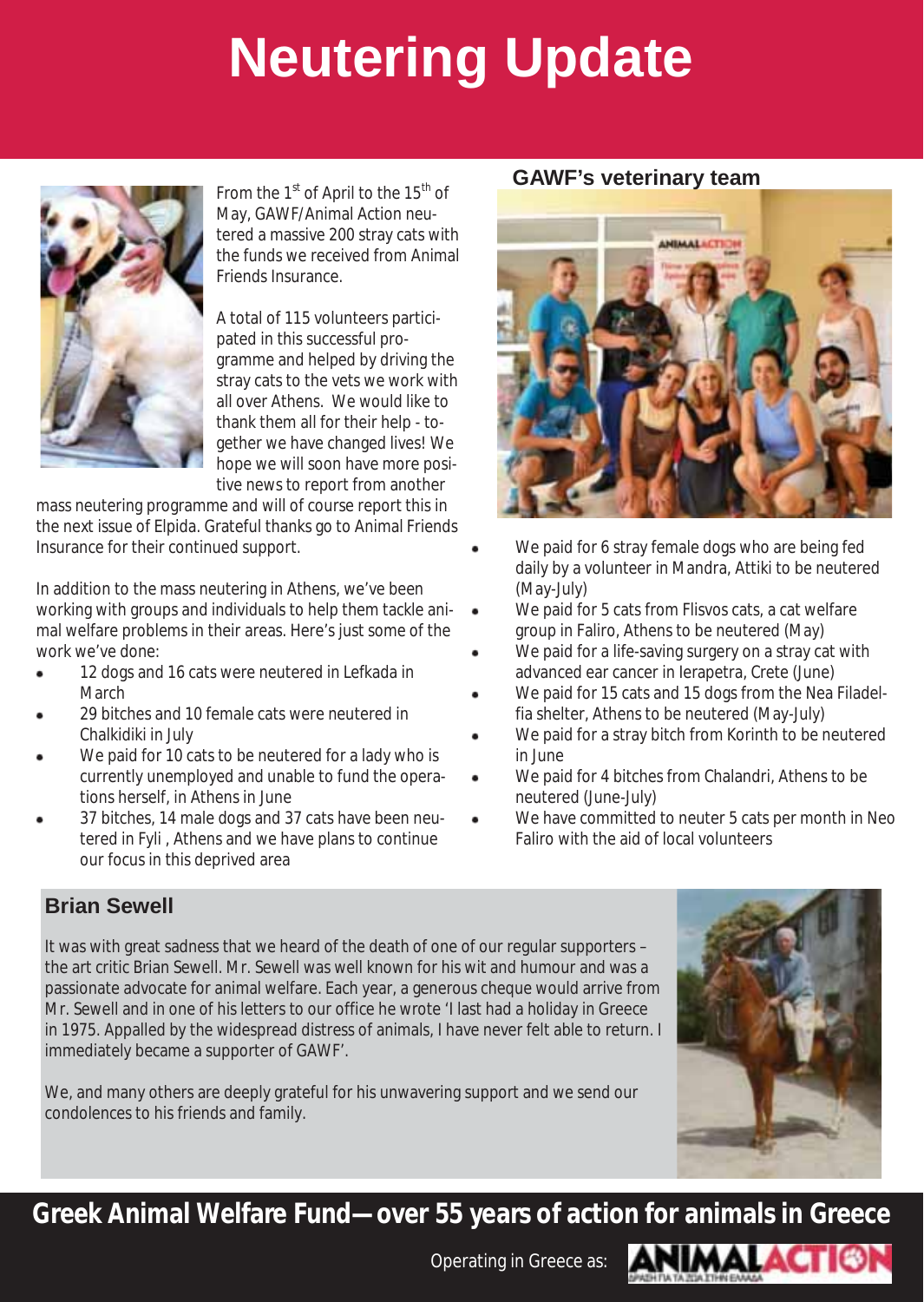

We all know that times are very hard for both people and animals in Greece. But we are inspired by and grateful for the efforts of the many individuals and groups giving their time and money to help the animals in dire need in their neighbourhoods. We are proud to support their work and thank them all for everything they do. In this issue, Evgenia Mataragka speaks to Ilioupolis Animal Welfare Union about their struggles, successes and one very lucky dog called Billy.

#### **Why, when and how did you start your group?**

Ilioupolis Animal Welfare Union (ZEH) was founded in 1997, with the aim of helping the stray animals of Ilioupolis, which is a southern suburb of Athens.

Since 1997 the group has been one of the most active organisations in Greece. We are all volunteers and our duties include rescuing, fostering and finding homes for more than 200 dogs and 200 cats each year.

#### **How does GAWF/Animal Action support your work?**

GAWF/Animal Action helps by offering us free neutering for



the dogs and cats in our

care. It's important to mention that we do more than 180 neutering procedures per year for dogs and 500 for cats but still we have a huge problem on our hands when it comes to controlling the cat population.

#### **What are the biggest challenges you have faced?**

There are so many! A major one is the mentality of Greek people towards adoption – instead they opt to buy animals. Many still believe that a stray animal will not be suitable for them. They expect to face behavioural and health problems if they take on a stray. They are also dubious about whether a former stray will adapt to living in a home and be capable of offering affection. We try very hard to highlight the terrible plight of puppies in puppy farms and we attempt to educate and dispel the myths associated with stray animals.

Another major stumbling block for us is persuading people to call the police when they witness abuse. Most people aren't keen to take action for fear of confrontation and possible retribution from the abusers.



Finally, we are challenged daily by the resistance people here often have to the idea of neutering. The problem is twofold – first, many people make money from their animals by breeding and selling them and secondly, we are still confronted with the archaic view that it goes against nature and even against the will of God to neuter animals – a view we work tirelessly to change.

#### **How do you raise funds?**

As we have many friends who follow our Facebook page, each time we have an incident where we need to help an animal in crisis we post it and ask people to help us financially. We then update them frequently, so people can follow the story and see the incredible progress of an injured dog or cat. We hold two bazaars per year, before Christmas and before Easter and many people visit us and help us financially.

**Greek Animal Welfare Fund—over 55 years of action for animals in Greece** 

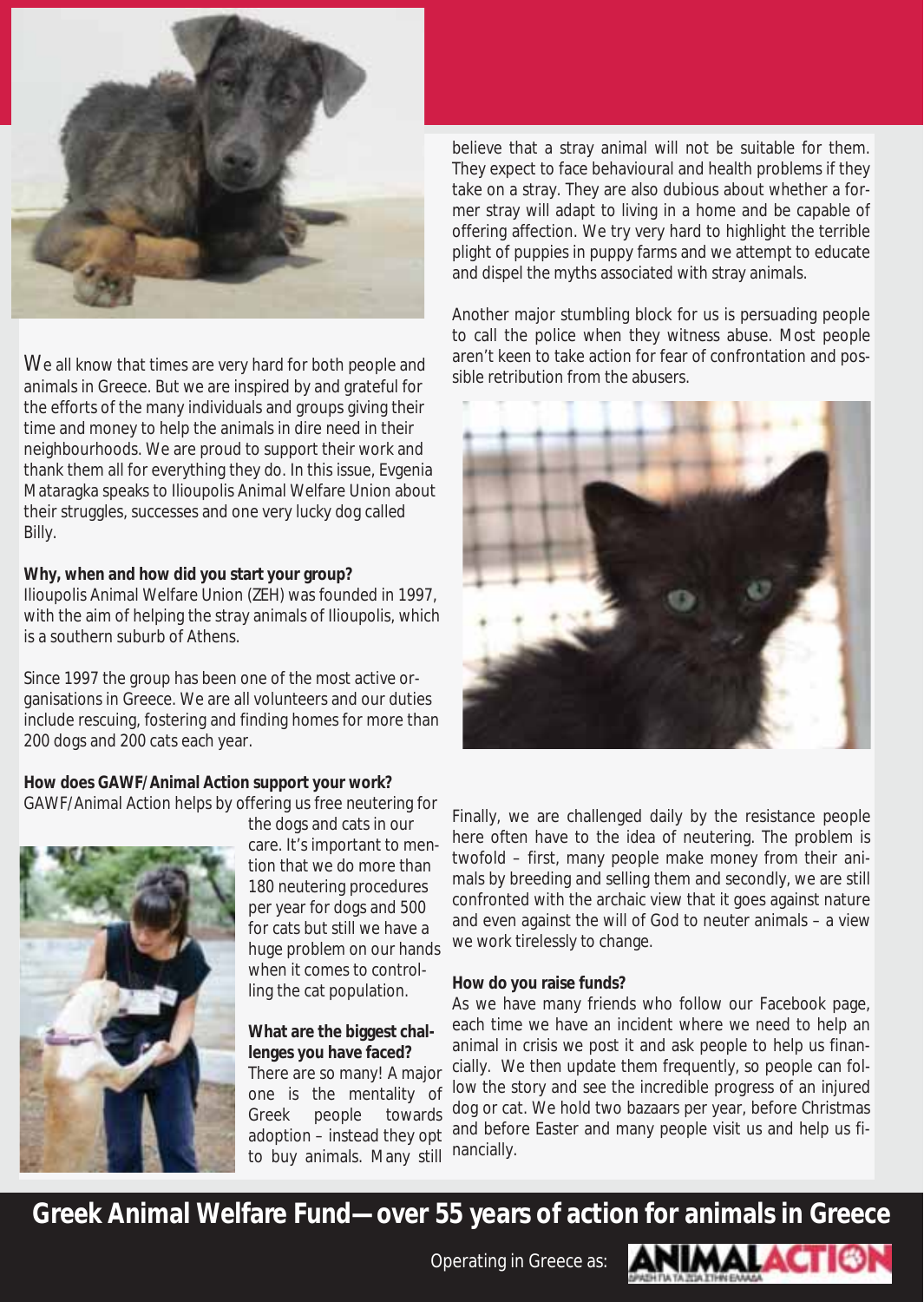# **Spotlight on an animal welfare organisation**

#### **Can you tell us about an animal you've helped?**

There is never a dull day for us! Our work ranges from rescuing mistreated, neglected and abused animals, to educating young people about animal welfare and we've even saved a dog from a stream. One case that stands out for all of us is Billy's…

When thinking about him, we simply can't make up our minds what the worst part of his story is. Was it the state of him or the length of time it must have taken for him to get like that? Or was it the number of people who saw how bad things were for him and did nothing about it?

When we found Billy, we took him straight to our vet who told us this was the worst case he had ever seen. Billy was diagnosed

with almost everything possible – he had mange, ehrlichiosis,



**Main picture: Billy now Inset: Billy when he was found** 

> tantly, a lot of love. His carers have made it their mission to make him whole again – to nurture him back to full health and happiness. This Christmas, at our fundraising bazaar, Billy will be the star!

#### **Would you like to tell us anything else?**

In 2007 we founded a small kennel on Mount Hymettus where we are able to foster about 20 dogs until a family is found for them. We have 2 shifts every day, so all dogs go out and are fed, petted and walked. Last year the Municipality helped us to improve the cages where the dogs are kept but we would still like to do more.

For more information please visit http://www.zeil.gr/ or email info@zeil.gr

leishmaniasis and bartonellosis. He had a blood count of just 20 and he gave a whole new meaning to the word emaciated. Billy was nothing but skin and bones. However, and quite remarkably, we were given some hope. His liver and kidneys were still functioning quite well, and he had an appetite. And despite his extreme weakness, we were sure we could catch a glimpse of a little sparkle in his eyes...

We nursed Billy back to health and he is now being cared for by one of our volunteers in her home. Perhaps for the first time, he has a warm bed, plenty of food, and most impor-



**Greek Animal Welfare Fund—over 55 years of action for animals in Greece** 

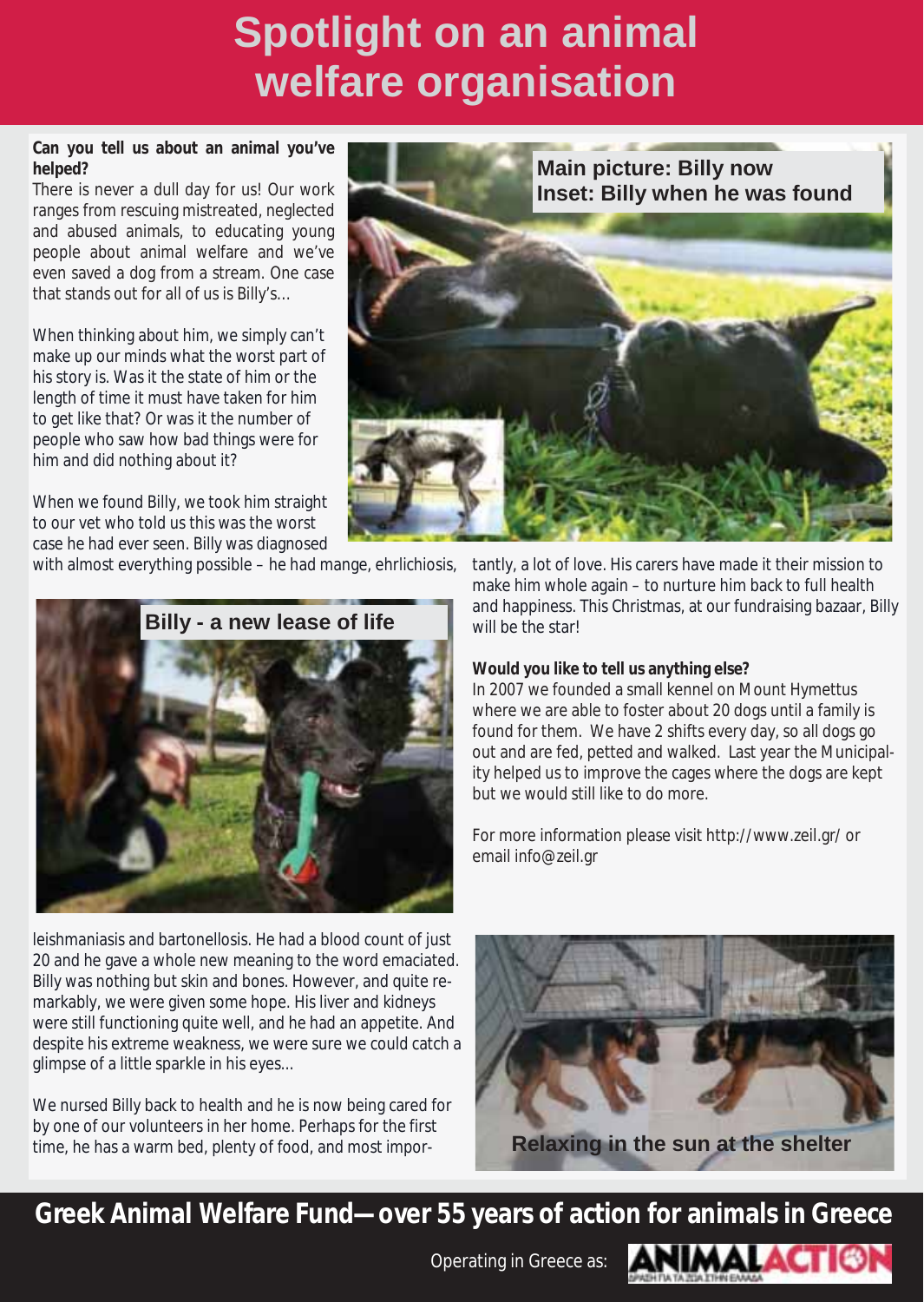# **Equine Project News**

Our Equine Outreach Team has visited Stavros, Crete, Kos, Rhodes, Santorini, Ios, Amorgos, Paros and Antiparos, Poligiros, Naxos, Stavros, Soufli, Symi, Kasos and so far this year, around 1,500 animals have been examined and treated.

In addition, our team has responded to 136 animal welfare reports all over Greece and news of our new, Greek Mountain Shoe for working mules has featured in three international publications!

**Right: Our vet Kleo and farrier Giannis discuss treatment with an equine owner.** 



## **Henry's story**

Our regular readers will know of our plans to eradicate the cruel practice of hobbling, where equines (and other animals) are tied by the legs to restrict their movement. Animals can be tied in a variety of ways but all of these can cause serious injury and even death - so our Equine Team decided to take action by working in collaboration with Farmcare UK, to offer an appropriate alternative – the electric fence. We are delighted to introduce Henry, a donkey living on the island of Lefkada who enjoys his very own fenced enclosure, partly down to his owners seeing the work we have done on Paros. His owners have told us that Henry enjoys his freedom and sets an example to the other equines of Lefkada!

At his owners' request, we have sent them some leaflets to distribute on the island to encourage the use of fencing instead of hobbling and they will be actively promoting this to local farmers. It's an ongoing battle to change the views of many traditional animal owners but we are delighted to see even small victories for the animals and would like to thank Henry's owners for their support!

Still on the subject of hobbling, we were absolutely delighted to be contacted by a Dutch veterinary student volunteering at the Botswana Society for

the Prevention of Cruelty to Animals (BSPCA). Denyse explained that hobbling is an all too common problem in Botswana and told us she had read about our efforts to stop it. Our vet Elisa is now corresponding with Denyse and is assisting her in preparing an information folder for equine owners which clearly shows why hobbling is an unacceptable practice and offers humane alternatives. We are very pleased that our messages are now spreading even further than Greece and thrilled to see our ideas being promoted as far afield as Africa!



**Greek Animal Welfare Fund—over 55 years of action for animals in Greece** 

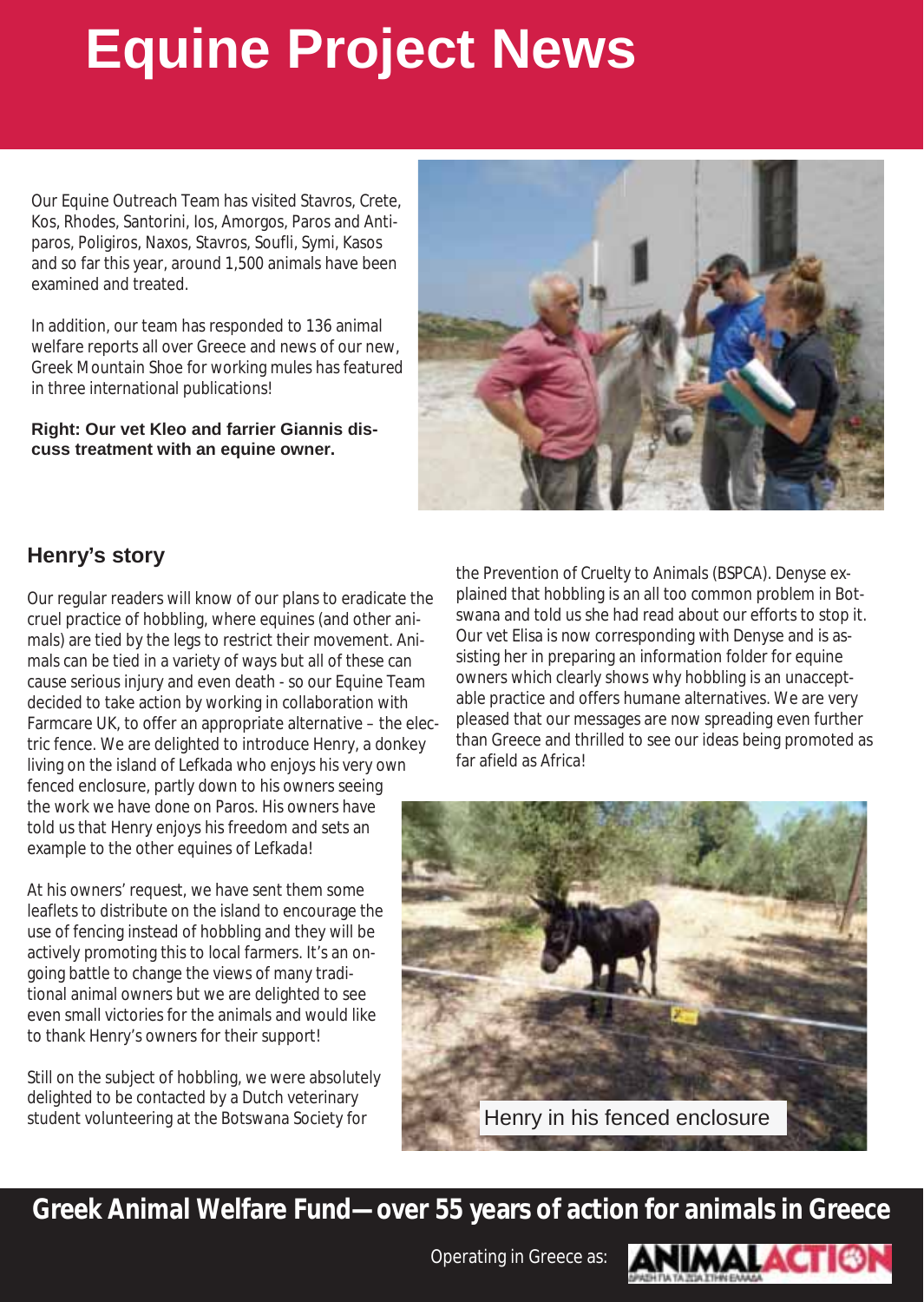#### **Equine Welfare across Europe**

In 2014, Eurogroup for Animals launched an important project to ensure the European Union's 6 million horses and 1.5 million donkeys are covered by species-specific legislation. GAWF is participating in this vital campaign.

Currently there is no specific EU legislation in place to safeguard the welfare of

Europe's equines despite the contribution of the equine industry to Europe's economies. Across Europe we see equines falling between the cracks of laws designed to protect farm animals and pets. This is in part because equines are uniquely versatile animals and can play so many different roles during their lives - from working animal, to sporting animal, to pet, to food source. As a re-

sult, equines face numerous challenges to their welfare and health, and indeed human health may also be affected. Furthermore, the equine sector

continues to grow, and as equines are one of the most frequently traded and transported animals in Europe they are in urgent need of protection.

Whilst equines on farms have the same level of protection as any other farmed animal, the European Commission recognises that there are gaps in the welfare legislation when they are considered as companion animals. We need to consider what impact this has had, and how to respond.

addressed at EU level. They include: improved identification and registration, better education on keeping and training, a ban on long distance transport to slaughter, the need for humane slaughtering and, last but not least, much more focus on effective law and enforcement.

In partnership with World Horse Welfare, Eurogroup for Animals – together with those of its members that are involved in equine welfare – launched a



Furthermore, several areas of welfare concerns exist and most of the problems are pan-European and need to be research process mapping the equine sector, the role of regulation and key equine welfare and health issues. GAWF's equine vet, Elisa, has contributed to this process and earlier this year a report titled 'Removing the Blinkers' was published. This report aims to give a snapshot of equidae and the equine sector in the EU in 2015, uncover welfare problems, analyse the legislation currently in place af-

fecting them, and recommend how legislation can better protect these animals. We will keep you posted on the progress of this important initiative.

## **Station collections**

Our wonderful volunteers collected a fantastic £1,751 this year at London train stations. We would like to extend our thanks to each and every one of you – particularly John for organising the collections and for dragging himself out of bed in the wee small hours to meet the early (and generous) commuters. John's looking for more volunteers to join his team in 2016 so if you could spare a couple of hours to come and shake a tin, meet some of our fabulous supporters and help us collect much needed funds, the animals would be very grateful. Please get in touch gawf@gawf.org.uk.

**Greek Animal Welfare Fund—over 55 years of action for animals in Greece** 

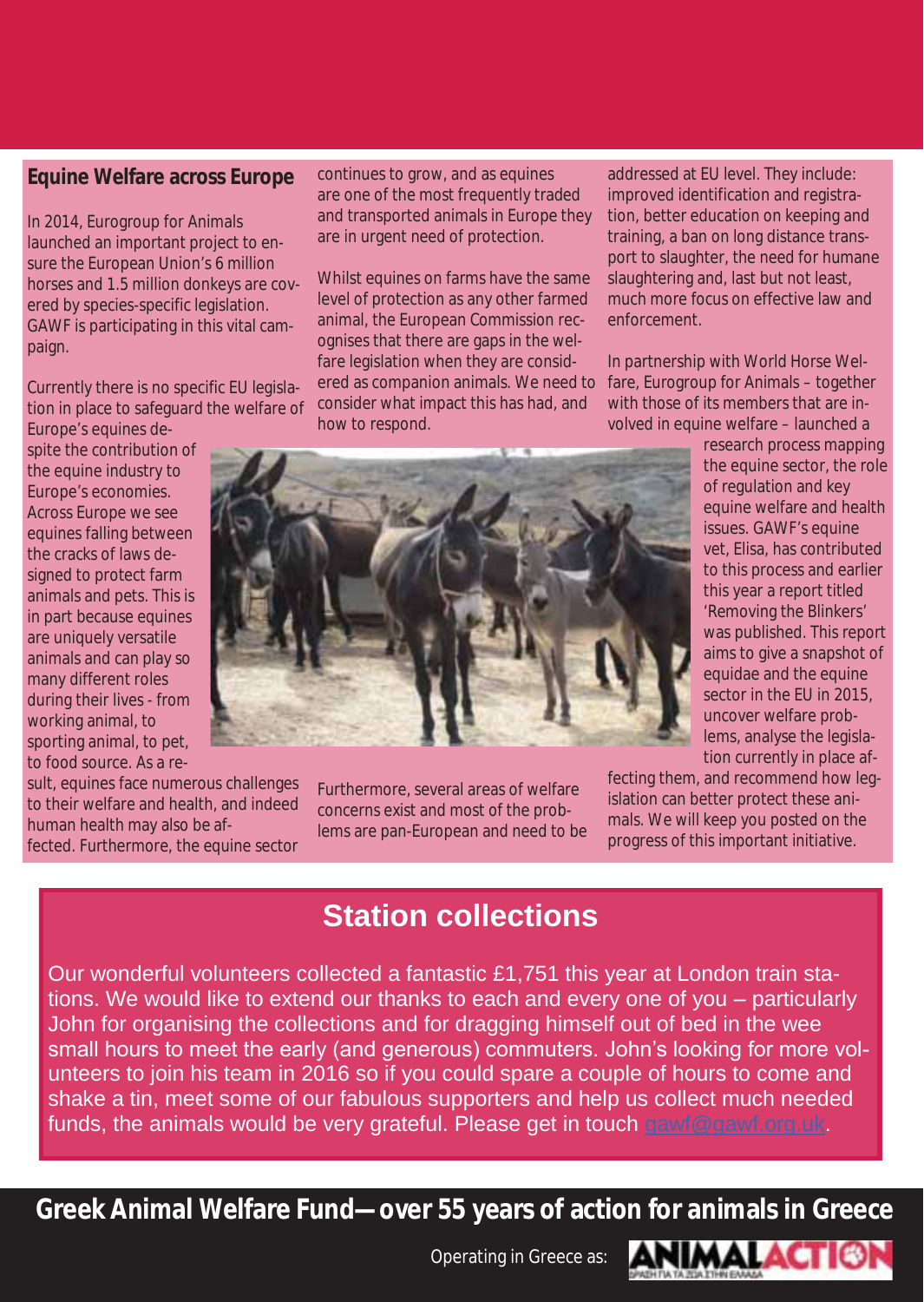

It's amazing what you can do with a length of copper pipe, some webbing, a pair of wheels… and a little ingenuity. Vasilis Tzigouras is a plumber by trade. When we heard about his other occupation Evgenia went to meet him.

Vasili told her that he has been an animal lover for as long as he can remember; rescuing street animals and nursing them back to health, then looking for someone who would take them in and care for them properly. But he always had the feeling there might be more that he could do. One day he thought of turning his hand to helping dogs with serious mobility issues. He began to look for information on the internet and studied everything he could find. When he came across a video about making wheeled harnesses on YouTube he realised he already had many of the skills and materials he would need to do it himself. Using copper piping from his plumber's van, nylon webbing, and parts intended for skateboards and bicycles he fashioned a trolley. He admits he had to scrap his first few attempts but he wouldn't allow himself to give up.

His first real patient was a German shepherd called Lupo. The 15-year-old had been diagnosed with osteomyelitis and when Vasili met him he was living all alone, out in a field somewhere, and had lost the ability to walk. Once a trolley was fitted, Lupo was off – and Vasili had a new career!

Alfredo was a hunting dog living as a stray on a hill in Athens. When the local welfare group in Galatsi brought him to Vasili he was in a terrible state. With a severed spinal cord, caused by a car accident, the dog was only able to move by dragging himself over the rough ground. This had caused open wounds on his paralysed hind legs; he had more than one serious disease, and was also covered in ticks. Even though his back was by now very deformed, Vasili was able to construct a device that gives him back his freedom to move. With care from the members of the Galatsi group Alfredo's general health has improved and the

# **Evgenia meets Vasili Creek plumber helping disabled animals**

volunteers are looking for a home for him.

Since last July and his first success with Lupo, Vasili has made 25 mobility trolleys – each one adapted to the needs of the animal he designed it for. The trolleys cost between 70 and 200 euros each to make, depending on the materials used. When working with strays Vassili charges no fee and local welfare groups appeal for the funds they need to cover the cost of materials on social media. So far, Vasili has not encountered a case that was beyond his help but, acknowledging the limits of his expertise, he always works in collaboration with two vets… his own and whoever is caring for his next "client". He is guided by the professionals on the question of which animals are suitable candidates for one of his very special, custom-built trolleys.

So what's next for Vasili? He told Evgenia: *"I have an enquiring mind and I hope that I will soon think of more ways to help animals and that this will never stop. Thank you so much for what you do for the animals, by the way, and I hope we'll work together sometime in the future."* 

We feel certain we'll be hearing more from this inventive animal lover before too long.

#### **Vasili's first client– Lupo**



**Greek Animal Welfare Fund—over 55 years of action for animals in Greece** 

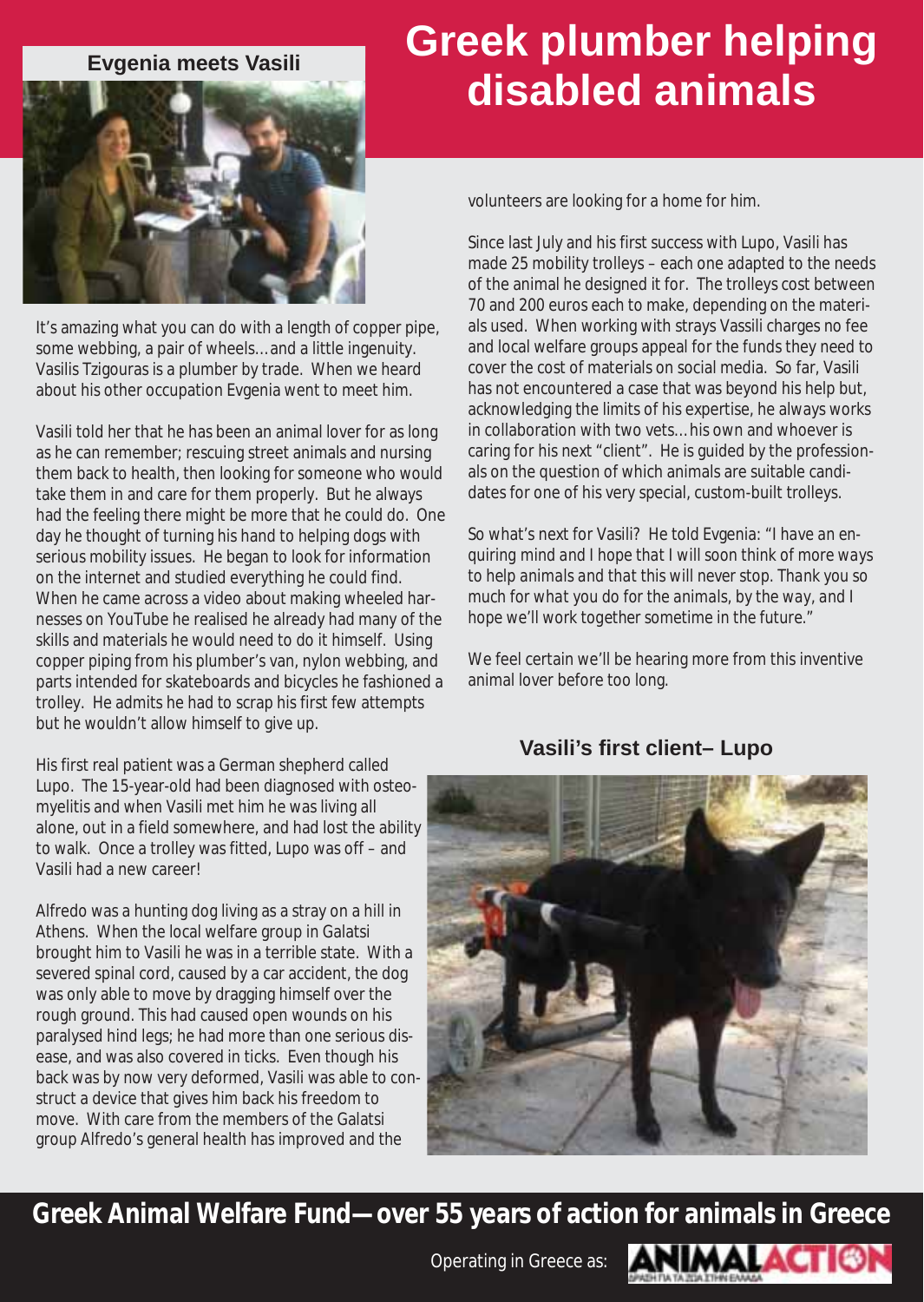### **Protect Our Pets Campaign**

Eurogroup for Animals has launched a major new campaign to improve the welfare of Europe's cats and dogs. The Protect Our Pets campaign tackles the growing, underground and illegal pet trade in Europe, which causes a great deal of suffering.

The illegal part of the European pet trade has terrible consequences for the health and welfare of the animals involved. Breeding females are forced to reproduce far too frequently, while many of their young are born in inhumane circumstances, are poorly socialised, transported great distances, and all too often are at great risk of contracting diseases. Unsuspecting owners buy these pets, often online, and are regularly left heartbroken when things go wrong. This needs to stop!

The campaign uses multi-media tools and social network channels to spread the message and the Protect Our Pets campaign urges members of the public to call for pets across Europe to be properly identified and registered, and therefore linked to an owner.



Eurogroup is working actively with the European parliament and in particular Renate Sommer MEP who is drafting a Motion for a Resolution asking the European Commission to mandate the introduction of harmonised national systems for the identification and registration of pets in each Member State.

The campaign also calls on members of the public to urge their elected MEPs to write to Commissioner Andriukaitis, the Commissioner in charge of Animal welfare calling for the harmonisation of identification and registration requirements for pets across the EU. You can read more and take action by emailing your MEPs. The information you will need is on the above website.

#### **Health issues dealt with… now where are my wheels?**

**Alfredo… All set for action!**



**Greek Animal Welfare Fund—over 55 years of action for animals in Greece** 



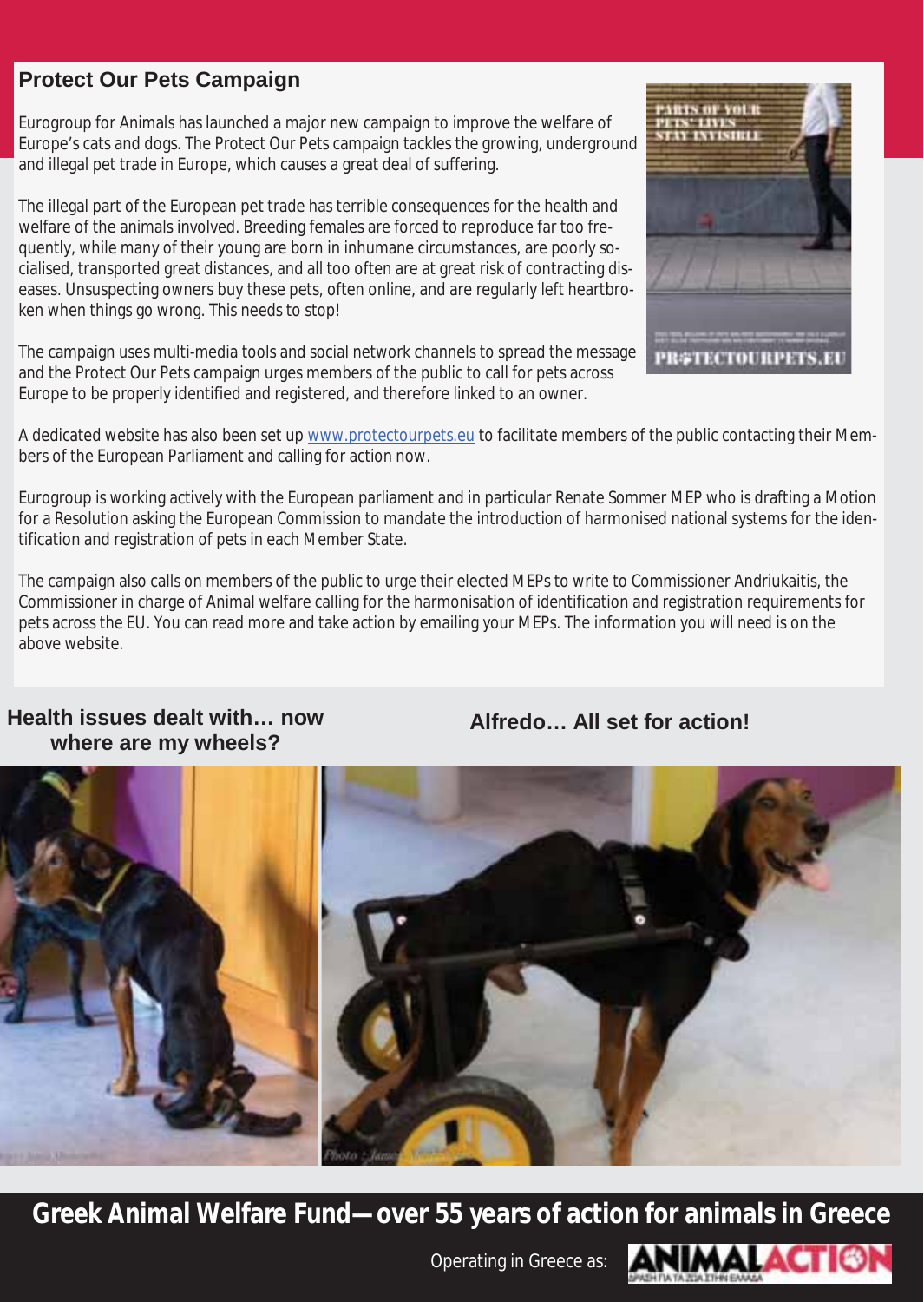## **Let GAWF take the strain out of Christmas shopping with our wide range of Caring Gifts and Christmas cards**

You could **'pay for a spay for Christmas'** or purchase any of our other gifts, happy in the knowledge that your money will go towards our vital work. Just tick the gifts you want below and complete the order form on the opposite page. We will send you a card, a voucher and a photograph which you can give to your chosen recipient so that they can see the good that their gift is doing.

All the money raised will go towards helping the animals that we work for and if the amount we receive for any individual item exceeds the funding required for that particular project, then it will be used to fund other aspects of our work. **Thank you for choosing a Caring Gift.** 



**Greek Animal Welfare Fund—over 55 years of action for animals in Greece** 



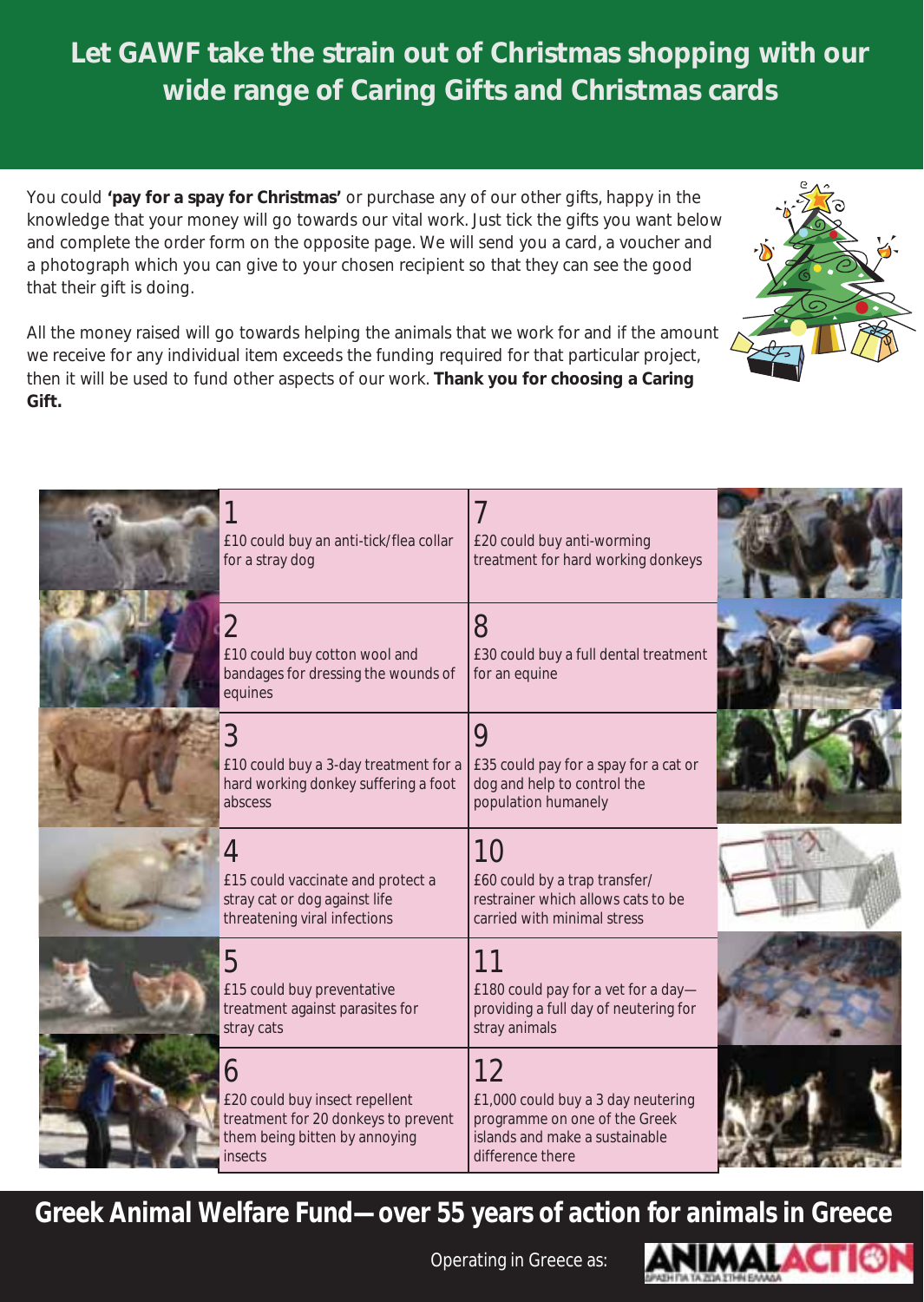**Support the animals this Christmas by purchasing our lovely Christmas cards. Each pack of ten is just £5 including post and packaging\*. Simply complete the order form below and send it and your payment by cheque , or complete the debit/credit card form on the accompanying letter. Alternatively visit our e-shop to buy your cards and caring gifts securely online at: http://eshop.gawf.org.uk/48\_2c3/ Cards \* We regret we are unable to ship Christmas Cards outside of the UK**

| <b>Description</b>                                                                                                                        |                    | <b>Number of</b><br>packs |                 |
|-------------------------------------------------------------------------------------------------------------------------------------------|--------------------|---------------------------|-----------------|
| <b>1. CHRISTMAS OWLS</b>                                                                                                                  |                    |                           |                 |
| <b>2. SANTA AND DOG</b>                                                                                                                   |                    |                           |                 |
| <b>3. ROBIN AND BERRRIES</b>                                                                                                              |                    |                           |                 |
| <b>4. CHRISTMAS MULE</b>                                                                                                                  |                    |                           |                 |
| <b>5. CHRISTMAS MENAGERIE</b>                                                                                                             |                    |                           |                 |
| <b>CARING GIFTS (please see overleaf and</b><br>write the number/s that correspond to<br>the gift/s you would like in the next<br>column) | <b>Gift Number</b> | Quantity                  |                 |
| <b>OPTIONAL DONATION</b>                                                                                                                  |                    |                           |                 |
| <b>TOTAL COST (postage included)</b>                                                                                                      |                    |                           |                 |
| <b>NAME</b>                                                                                                                               |                    |                           |                 |
| <b>ADDRESS</b>                                                                                                                            |                    |                           | Merry Christmas |
| TELEPHONE/EMAIL                                                                                                                           |                    |                           |                 |

**3**

**1**